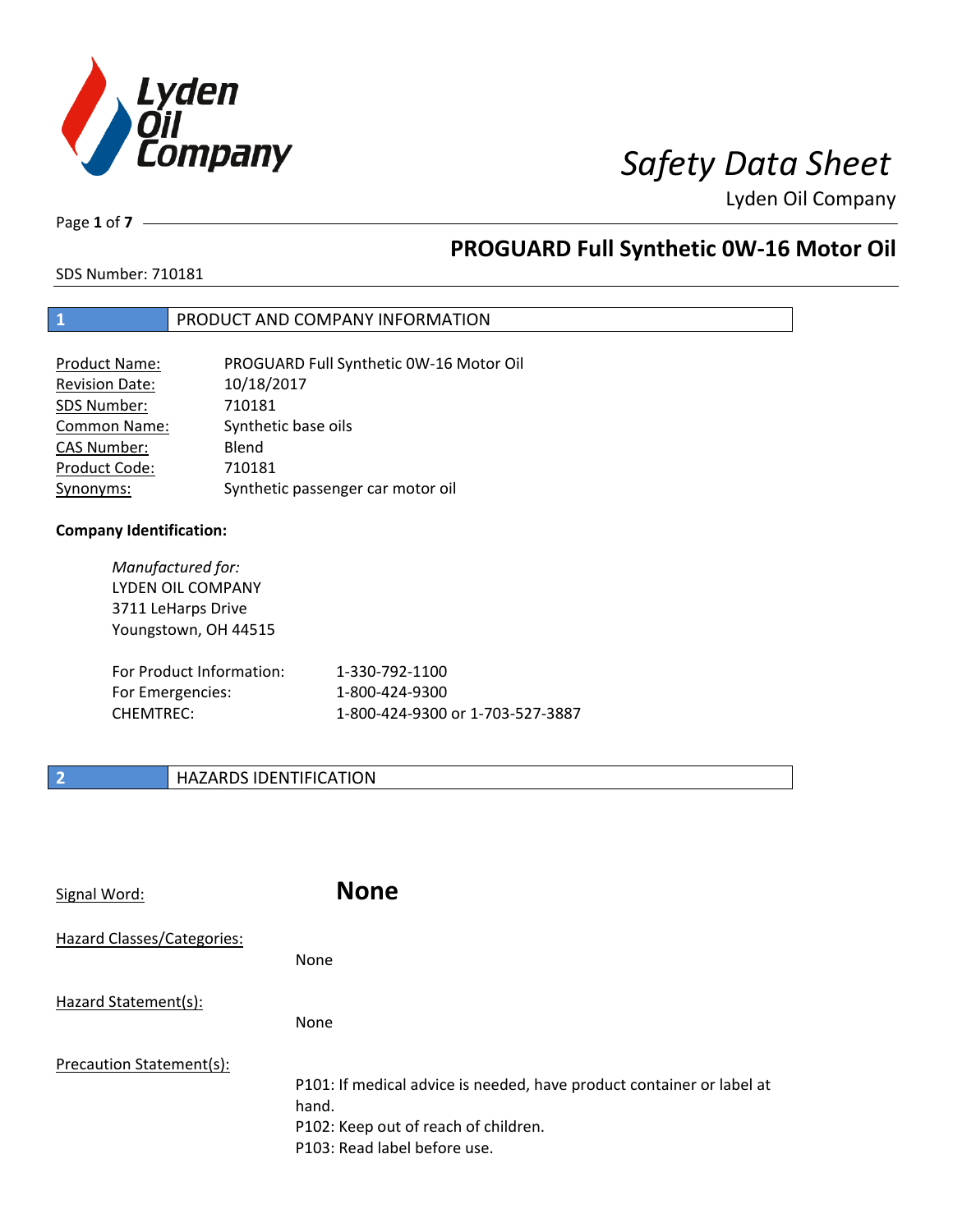

Page **2** of **7**

# **PROGUARD Full Synthetic 0W-16 Motor Oil**

SDS Number: 710181

Other Hazard Statement(s):

Repeated exposure may cause skin dryness or cracking.

|  | COMPOSITION / INFORMATION ON INGREDIENTS |
|--|------------------------------------------|
|--|------------------------------------------|

Ingredients:

I

*Mixture of the substances listed below with nonhazardous additions.*

| <b>Chemical Name</b> | <b>CAS Number</b> | Percentage |
|----------------------|-------------------|------------|
| Synthetic base oils  | N/A               | 70-90      |
| Additives            | N/A               | <20        |

*\*Any concentration shown as a range is to protect confidentiality or is due to batch variation.*

| $\overline{4}$                     | <b>FIRST AID MEASURES</b> |
|------------------------------------|---------------------------|
|                                    |                           |
| Description of First Aid Measures: |                           |

| Inhalation:   | If symptoms develop, move victim to fresh air. If symptoms persist,                                               |
|---------------|-------------------------------------------------------------------------------------------------------------------|
|               | obtain medical attention.                                                                                         |
| Skin Contact: |                                                                                                                   |
|               | Wash with soap and water. Remove contaminated clothing and wash<br>before reuse. Get medical attention if needed. |
| Eye Contact:  | Rinse opened eye for several minutes under running water. If                                                      |
|               | symptoms persist, consult medical attention.                                                                      |
| Ingestion:    |                                                                                                                   |
|               | Rinse mouth with water. If symptoms develop, obtain medical<br>attention.                                         |

Symptoms and Effects, both acute and delayed:

No further relevent data available.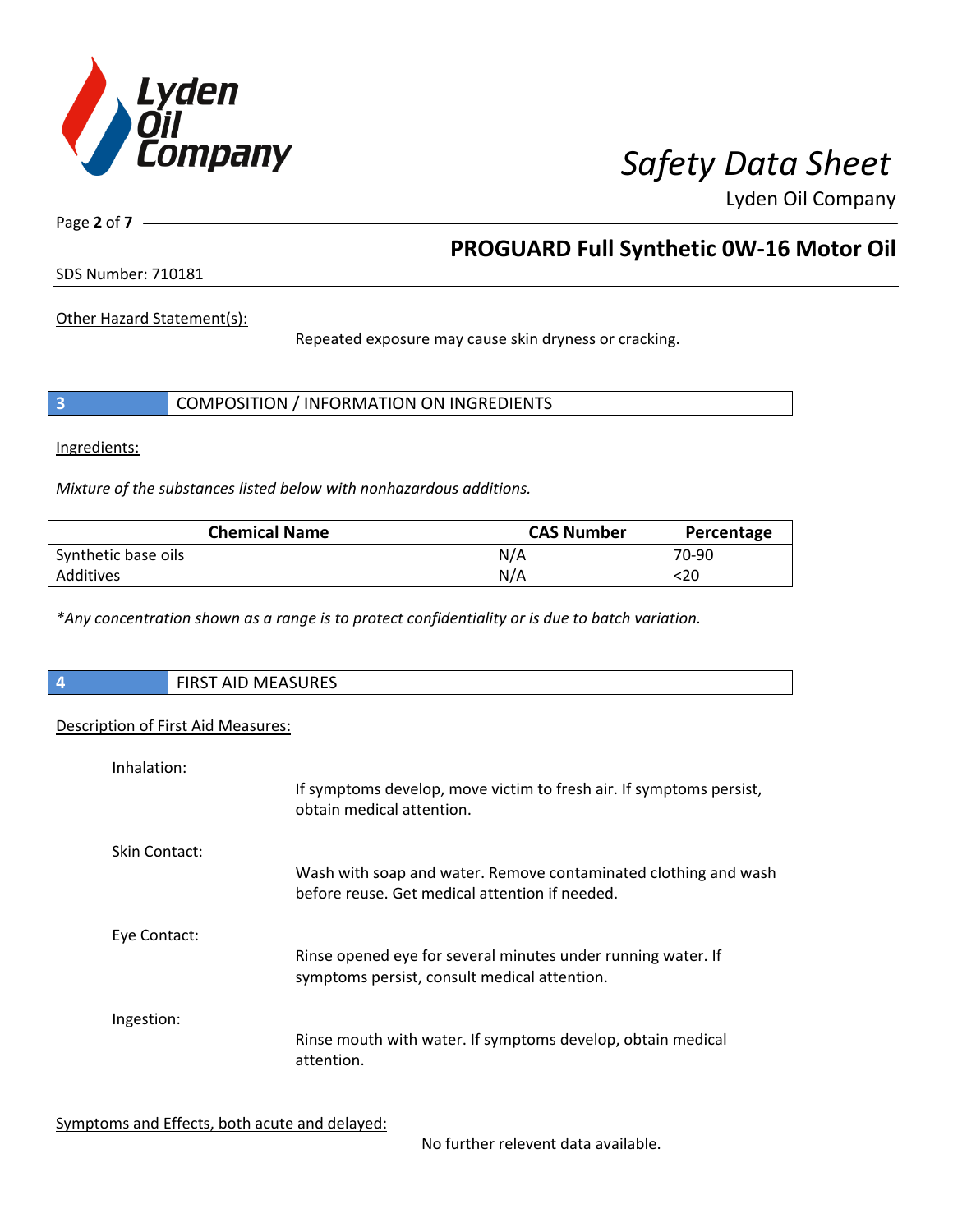

Page **3** of **7**

Lyden Oil Company

|                                                       | <b>PROGUARD Full Synthetic 0W-16 Motor Oil</b>                                                                                                                                                    |  |  |
|-------------------------------------------------------|---------------------------------------------------------------------------------------------------------------------------------------------------------------------------------------------------|--|--|
| <b>SDS Number: 710181</b>                             |                                                                                                                                                                                                   |  |  |
| Recommended Actions:                                  |                                                                                                                                                                                                   |  |  |
|                                                       | Treat symptomatically. Call a doctor or poison<br>control center for guidance.                                                                                                                    |  |  |
| 5<br>FIRE FIGHTING MEASURES                           |                                                                                                                                                                                                   |  |  |
| Recommended Fire-Extinguishing Equipment:             | Use dry powder, foam, or carbon dioxide fire<br>extinguishers. Water may be ineffective in fighting<br>an oil fire unless used by experienced fire fighters.                                      |  |  |
| Possible Hazards During a Fire:                       | Hazardous combustion products may include: A<br>complex mixture of airborne solid and liquid<br>particulates and gases (smoke). Carbon monoxide.<br>Unidentified organic and inorganic compounds. |  |  |
| <b>Recommendations to Firefighters:</b>               | No special measures required.                                                                                                                                                                     |  |  |
| $6\phantom{1}6$<br><b>ACCIDENTAL RELEASE MEASURES</b> |                                                                                                                                                                                                   |  |  |
| <b>Personal Precautions:</b>                          | Avoid contact with skin, eyes, and clothing.<br>Keep away from sources of ignition.                                                                                                               |  |  |
| <b>Emergency Procedures:</b>                          | Contain spilled material, collect in suitable and<br>properly labeled containers.                                                                                                                 |  |  |
| <b>Environmental Precautions:</b>                     | Do not allow to reach sewage system or any water<br>course.<br>Do not allow to enter ground waters.                                                                                               |  |  |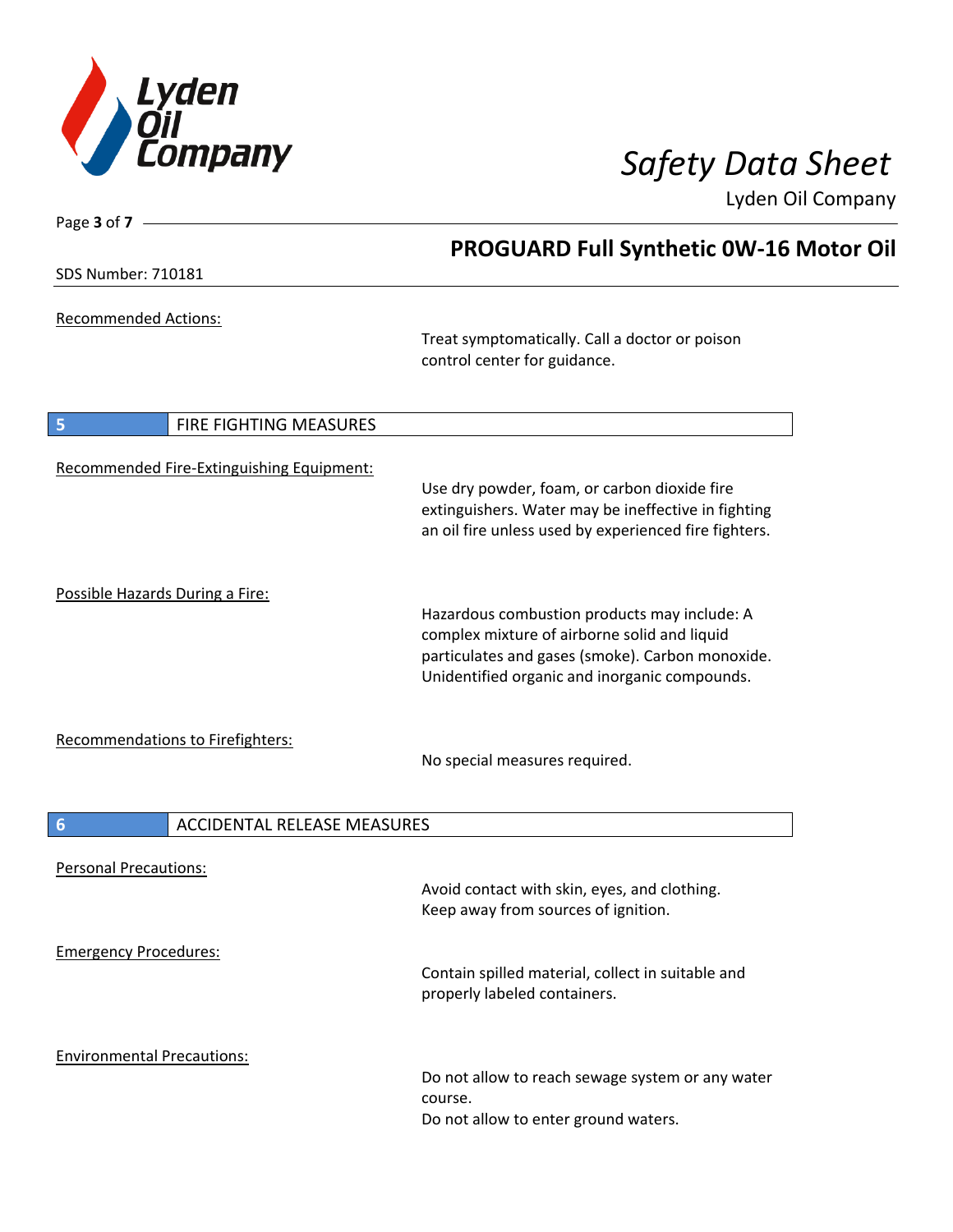

**PROGUARD Full Synthetic 0W-16 Motor Oil**

Lyden Oil Company

SDS Number: 710181

Page **4** of **7**

Cleanup Procedures:

Pick up excess with inert absorbant material.

**7** HANDLING AND STORAGE Handling Precautions:

> Handle with care and avoid spillage on the floor. Do not cut, weld, drill, grind, braze, or solder container.

Storage Requirements:

Keep container tightly sealed. Keep away from sources of ignition.

### **8** EXPOSURE CONTROLS / PERSONAL PROTECTION

Exposure Limits:

No data available.

Engineering Controls:

All ventilation should be designed in accordance with OSHA standard (29 CFR 1910.94).

Personal Protective Equipment:

Wash hands before breaks and at the end of work. Use safety glasses and gloves.

### **9 PHYSICAL AND CHEMICAL PROPERTIES**

| Color:                 | Amber                            |
|------------------------|----------------------------------|
| <b>Physical State:</b> | Liquid                           |
| Odor:                  | Data not available               |
| Odor Threshold:        | Data not available               |
| pH:                    | Data not available               |
| <b>Melting Point:</b>  | Data not available               |
| <b>Boiling Point:</b>  | Data not available               |
| <b>Boiling Range:</b>  | Data not available               |
| Flash Point:           | 176.7° C / 350.1° F (COC Method) |
|                        |                                  |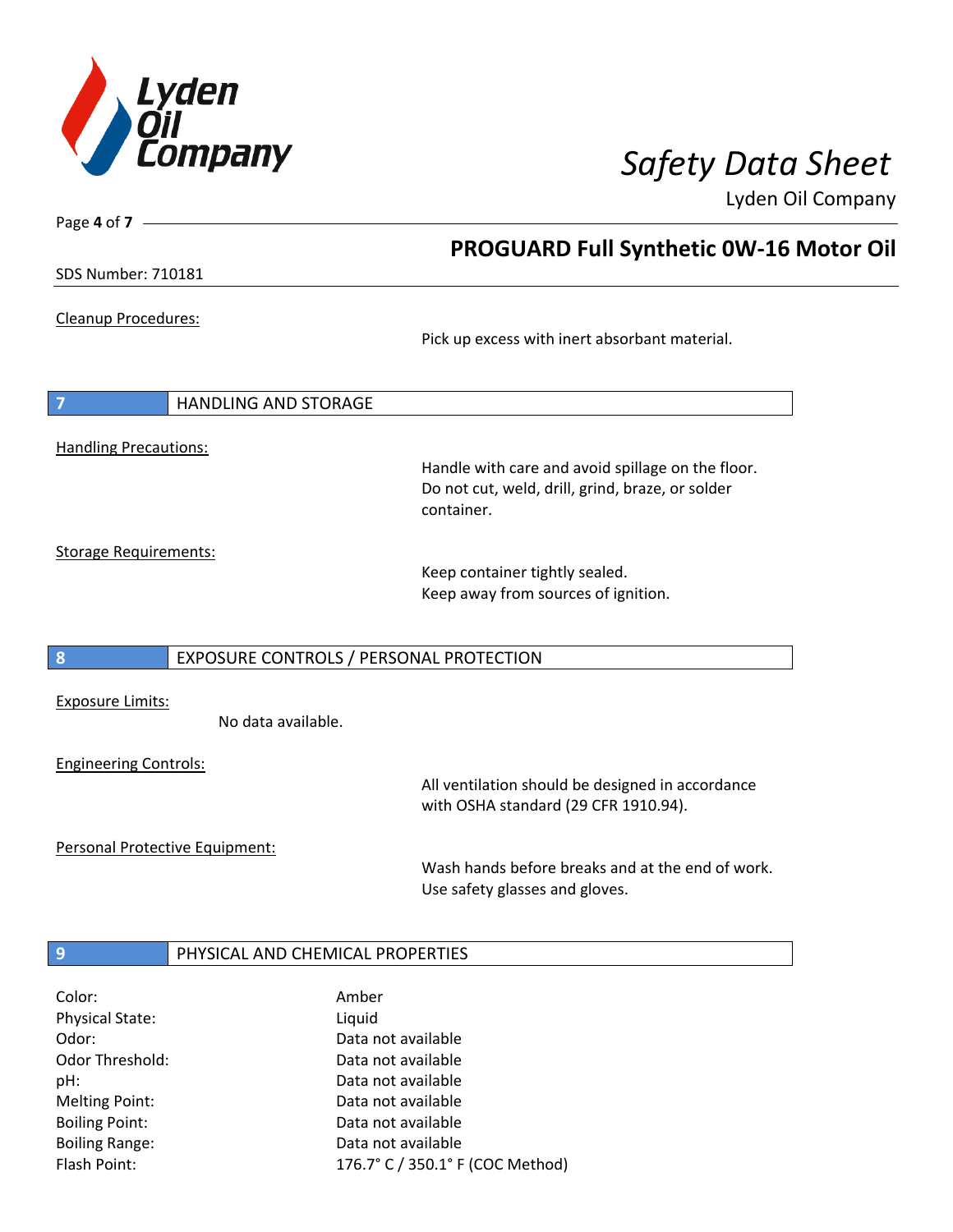

SDS Number: 710181

Page **5** of **7**

# **PROGUARD Full Synthetic 0W-16 Motor Oil**

| Evaporation Rate:    | Data not available |
|----------------------|--------------------|
| Flammability:        | Data not available |
| Flammability Limits: | Data not available |

| Flammability:                 | Data not available                             |
|-------------------------------|------------------------------------------------|
| <b>Flammability Limits:</b>   | Data not available                             |
| Vapor Pressure:               | Data not available                             |
| Vapor Density:                | Data not available                             |
| <b>Relative Density:</b>      | 7.06 pounds per gallon at 60° F                |
| Solubilities:                 | Insoluble in water                             |
| <b>Partition Coefficient:</b> | Data not available                             |
| Auto-Ignition Temperature:    | Data not available                             |
| Decomposition Temperature:    | Data not available                             |
| Viscosity:                    | 7.14 mm <sup>2</sup> /sec (kinematic at 100°C) |
|                               |                                                |

# **10** STABILITY AND REACTIVITY

| Stability:                     | Stable under normal conditions.                                  |
|--------------------------------|------------------------------------------------------------------|
| Reactivity:                    | Not reactive under normal conditions.                            |
| <b>Conditions to Avoid:</b>    | Extreme temperature, sparks, open flame, and<br>direct sunlight. |
| <b>Hazardous Reactions:</b>    | No known hazardous reactions.                                    |
| Incompatible Materials:        | No further relevant information available.                       |
| <b>Decomposition Products:</b> | Hazardous decomposition products are not<br>expected to form.    |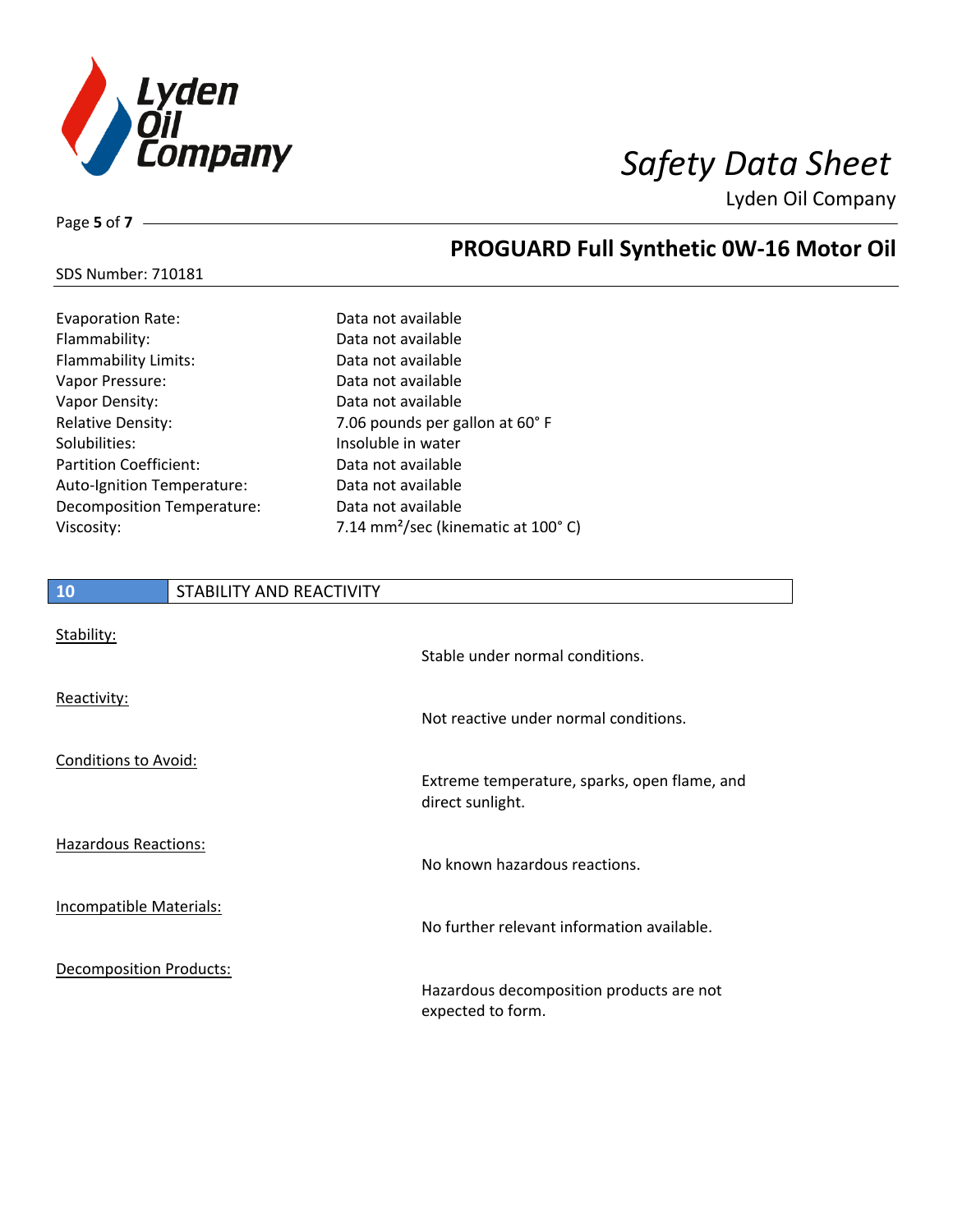

**PROGUARD Full Synthetic 0W-16 Motor Oil**

Lyden Oil Company

SDS Number: 710181

Page **6** of **7**

| 11                                                                                 | <b>TOXICOLOGICAL INFORMATION</b>    |                                                                                                                           |
|------------------------------------------------------------------------------------|-------------------------------------|---------------------------------------------------------------------------------------------------------------------------|
| Routes of Exposure:                                                                |                                     |                                                                                                                           |
|                                                                                    |                                     | Skin and eye contact are the primary routes of<br>exposure although exposure may occur following<br>accidental ingestion. |
| <b>Exposure Effects:</b>                                                           |                                     | Repeated skin contact may cause dermatitis or an<br>oil acne.                                                             |
| <b>Measures of Toxicity:</b>                                                       |                                     | No test data available.                                                                                                   |
|                                                                                    | Carcinogenic/Mutagenic Precautions: | Non-carcinogenic and not expected to be<br>mutagentic.                                                                    |
| 12                                                                                 | <b>ECOLOGICAL INFORMATION</b>       |                                                                                                                           |
| <b>Ecological Precautions:</b>                                                     |                                     | Avoid exposing to the environment.                                                                                        |
| <b>Ecological Effects:</b><br>No specific environmental or aquatic data available. |                                     |                                                                                                                           |
| 13                                                                                 | <b>DISPOSAL CONSIDERATIONS</b>      |                                                                                                                           |
| Disposal Methods:                                                                  |                                     | Dispose of waste material in accordance with all<br>local, state, and federal requirements.                               |
| Disposal Containers:                                                               |                                     | Use properly approved container for disposal.                                                                             |
| <b>Special Precautions:</b>                                                        |                                     | Do not flush to surface waters or drains.                                                                                 |